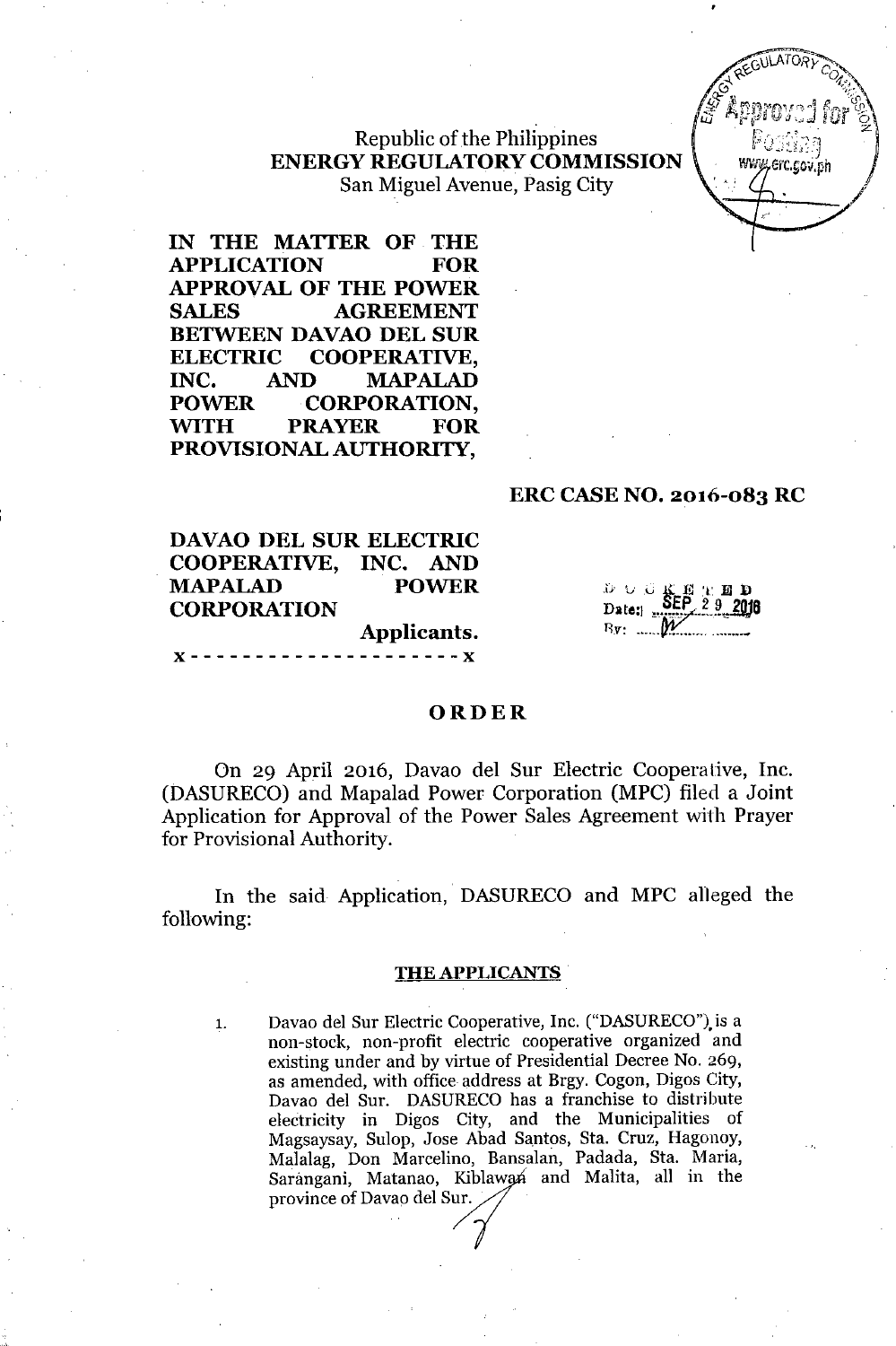2. Mapalad Power Corporation ("MPC") is a generation company duly authorized and existing under the laws of the Republic of the Philippines, with principal address at  $4<sup>th</sup>$ Floor, Alphaland Southgate Tower, 2258 Chino Roces Ave. corner EDSA, Makati City.

Copies of MPC's Certificate of Incorporation, Articles of Incorporation, By-Laws, latest General Information Sheet and Audited Financial Statements for the year 2015 are attached hereto as Annexes "A" and series.

3. Joint Applicants may be served orders and other processes through their respective counsel.

### NATURE OF THE APPLICATION

4. Pursuant to Rule 20 (B) of the ERC Rules of Practice and Procedure, approved by this Honorable Commission on 22 June 2006 in Resolution No. 38, Series of 2006, this Application is submitted to this Honorable Commission for its review and approval of the Power Sales Agreement ("PSA") dated 26 April 2016 between DASURECO and MPC.

A copy of the PSA is attached hereto as **Annex** "**B**."

### COMPLIANCE WITH PRE-FILING REOUIREMENTS

5. In compliance with Rule 6 of the ERC Rules of Practice and Procedure, Joint Applicants have furnished the legislative bodies of each of the local government units where they principally operate a copy of the present Application with all its annexes and accompanying documents.

The corresponding proofs of receipt are attached hereto as Annexes "C" and series.

6. Furthermore, Joint Applicants have caused the publication of the present Application in its entirety, excluding its annexes, in a newspaper of general circulation within DASURECO's franchise area.

Copies of the newspaper and the corresponding affidavit of publication are attached hereto as **Annexes "D"** and "D-1," respectively.

#### STATEMENT OF FACTS

7. Shortage of Power SnppIy in the Mindanao Grid. The Mindanao Grid is currently facing a deficit in its powe

"

 $-3.44$   $-3.44$   $-3.44$   $-3.44$   $-3.44$   $-3.44$   $-3.44$   $-3.44$   $-3.44$   $-3.44$   $-3.44$   $-3.44$   $-3.44$   $-3.44$   $-3.44$   $-3.44$   $-3.44$   $-3.44$   $-3.44$   $-3.44$   $-3.44$   $-3.44$   $-3.44$   $-3.44$   $-3.44$   $-3.44$   $-3.44$   $-3.4$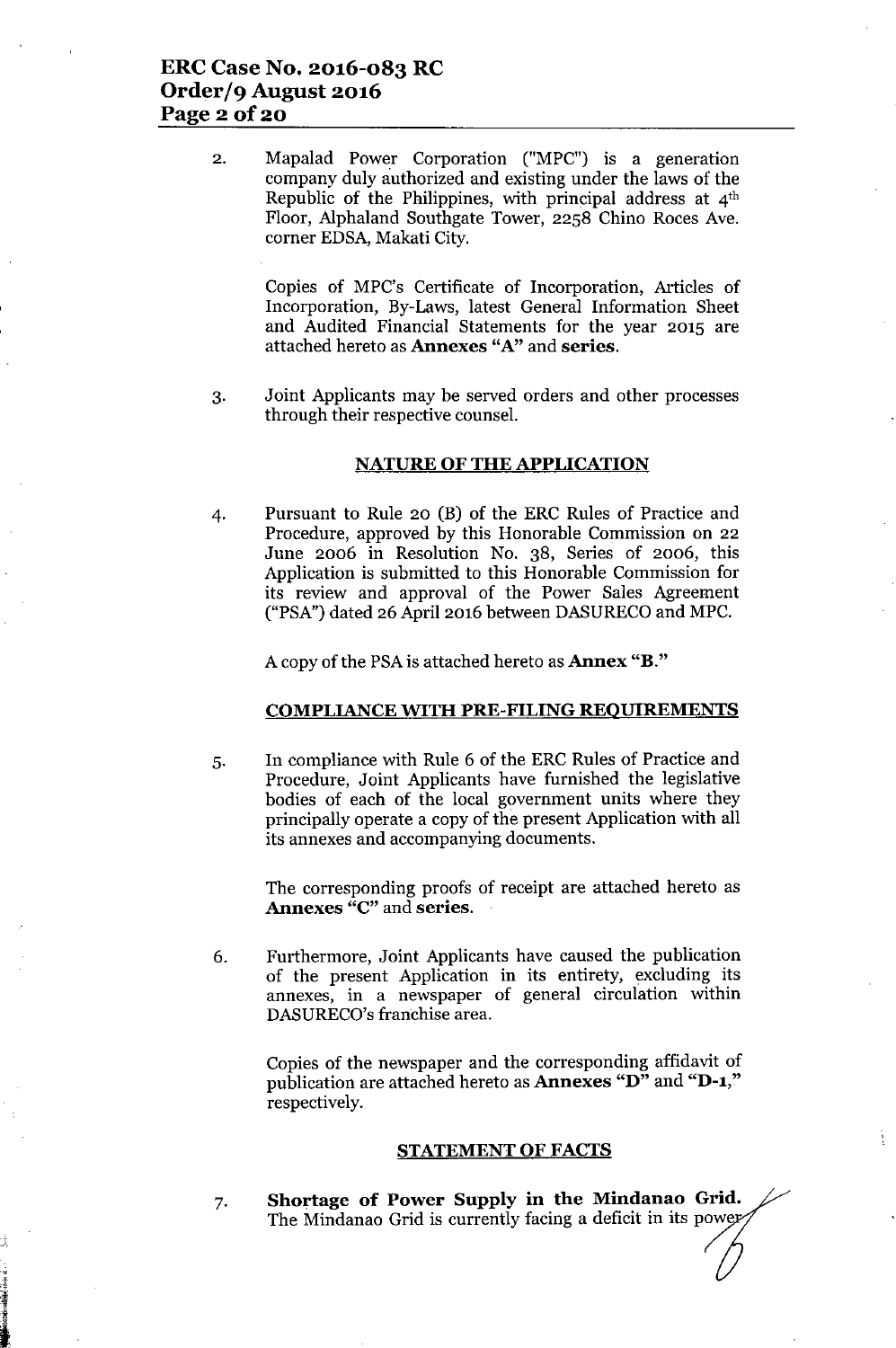supply. The generating capacity in the Grid is no longer sufficient to meet the power requirements of Mindanao.

- 8. The insufficiency in the supply of electricity is further aggravated by the recent bombings of the transmission towers in Mindanao, which prevents the delivery of the electricity. Further, the EI Nifio Phenomenon currently being experienced by the country has drastically reduced the power supply in Mindanao, since it is heavily dependent on hydroelectric power.
- 9. As a result, various parts of Mindanao have suffered from significant power outages, adversely affecting local businesses and the daily lives of all electricity consumers.
- 10. **Drastic Reduction in PSALM's Supply.** In addition, the main power supplier in Mindanao significantly reduced its allocations to distribution utilities, further aggravating the power shortage.
	- 10.1. The Power Sector Assets and Liabilities Management Corporation ("PSALM"), which took over all the power generation assets of the National Power Corporation ("NPC") pursuant to Republic Act No. 9136, supplies the bulk of the power requirements of Mindanao. PSALM likewise supplies a significant portion of DASURECO's current power supply.
	- 10.2. However, PSALM has significantly reduced its firm supply commitments to distribution utilities in Mindanao, including DASURECO.
	- 10.3. **NPC Certification.** DASURECO has formally requested NPC for a certification on whether it will have available capacity and energy to supply DASURECO during the term of the PSA. NPC has not yet formally responded to such request.

A copy of the said request is attached hereto as **Annex** "E."

- 11. **Necessity for Additional Power Supply.** In order to ensure sufficient power supply to DASURECO's customers, the power requirements within the franchise area of DASURECO should be adequately covered by supply contracts.
- 12. In addition to the reduction in supply from PSALM, the power demand in DASURECO's franchise area is expected to steadily increase. The expected increase is indicated in DASURECO's Distribution Development Plan ("DDP") and supply-demand projections.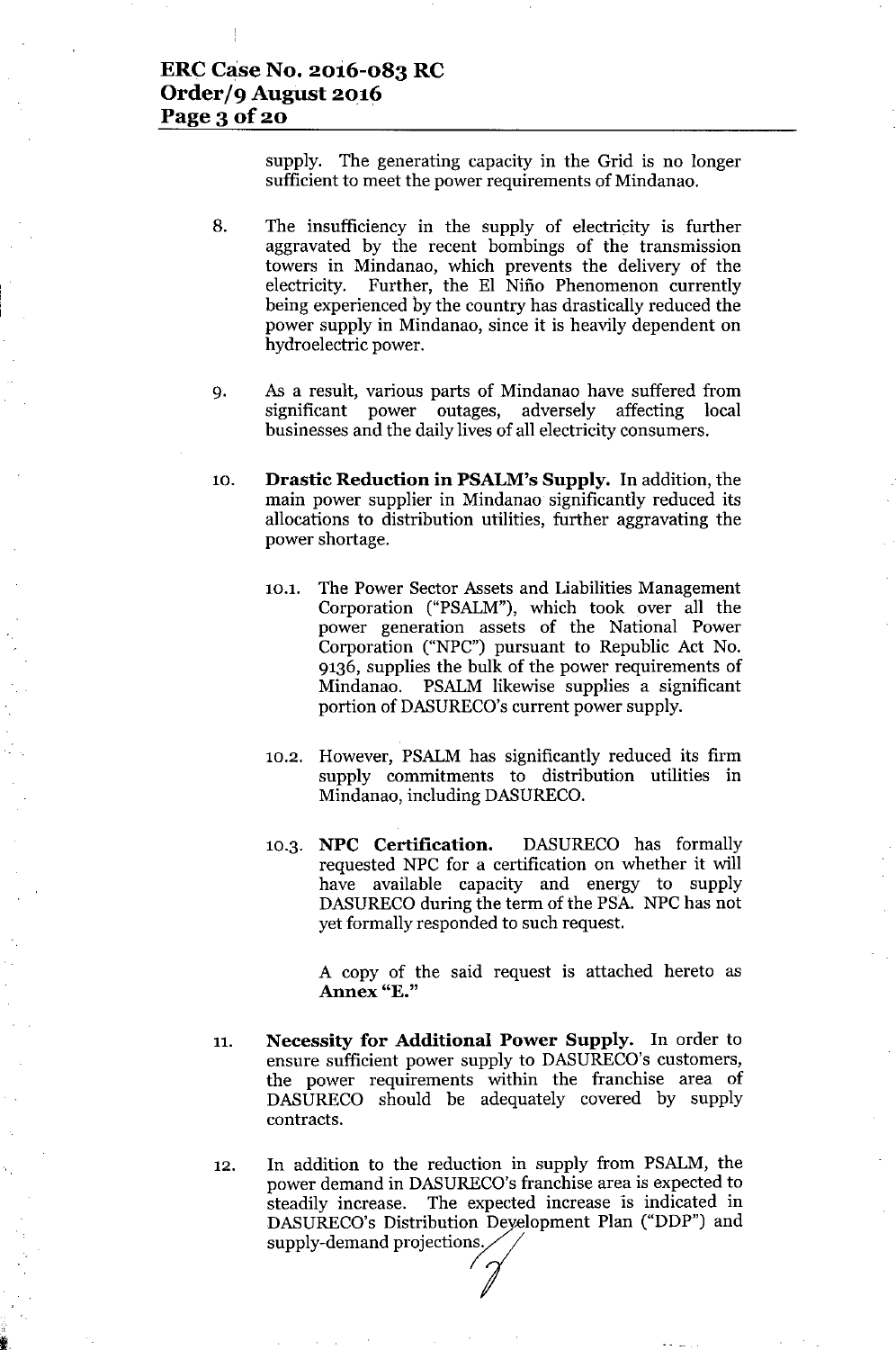Copies of DASURECO's DDP and supply-demand projections are attached to the Application as Annexes "F" and "G," respectively.

- 13. Procurement Process for Supply. Thus, DASURECO executed efforts to procure the appropriate power supply.
- 14. MPC offered to supply power to DASURECO from its 103 MW bunker C-fired diesel power generating plant located in Iligan City. DASURECO evaluated the offer and, as a result, it executed the PSA with MPC for the supply of power on a non-firm basis.

An affidavit supporting the foregoing is attached hereto as Annex "H."

- 15. Demand Side Management. DASURECO as regards demand side management is attached hereto as Annex "I." A certification from
- 16. Under the law, no contract for the supply of power can become legally effective unless approved by this Honorable Commission. Hence, this Joint Application.

### ABSTRACT OF THE POWER SALES AGREEMENT AND RELATED INFORMATION

17. The Generation Facilities. To supply power under the PSA, MPC shall operate and maintain a bunker C-fired diesel power station with a total net generating capacity of 103 MW, located in Sitio Mapalad, Barangay Dalipuga, Iligan City, Province of Lanao del Norte (the "MPC Power Plant").

A brief description of the technical characteristics of the MPC Power Station is attached hereto as **Annex "J."** 

18. The net heat rate of the MPC Power Station shall not be greater than 0.2464 kg/kWh at plant site condition of 32 deg. C ambient temperature, and is based on the Plant's use of bunker Cfuel oil with a density of 0.9855 kilogram/liter.

A copy of a certification on the Plant's net heat rate is attached hereto as Annex "K."

#### 19. Salient Features of the PSA.

,I - 前端編集会 19.1. Supply of Power Requirements. Under the PSA, MPC shall supply or cause to supply to DASURECO the Nominated Capacity and Dispatchable Energy, on a non-firm basis, upon the terms and subject to the conditions set out in the PSA.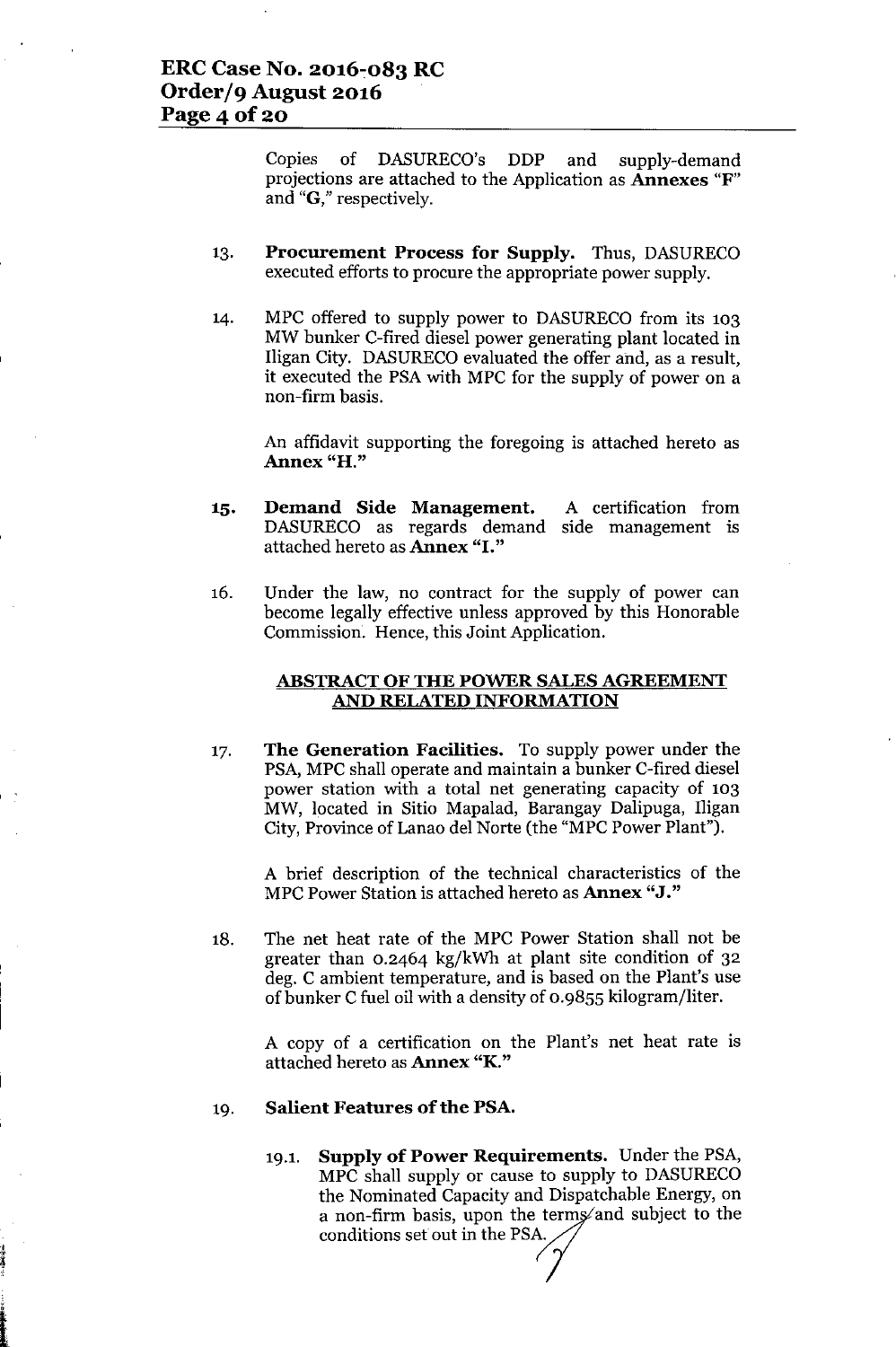- 19.2. MPC shall not be liable to DASURECO for any failure to deliver the Nominated Capacity and Dispatchable Energy and DASURECOshall not be liable to MPC for its inability or refusal to submit the Nominated Capacity.
- 19.3. **In** essence, if at any point, DASURECO has unserved power requirements, it may request MPC for supply, and MPC may, if it has available capacity, supply such requirements.
- 19-4. AB it is a non-firm contract, DASURECO shall not be liable for any failure or refusal to request supply, neither shall MPC be liable for any failure to deliver the requested supply.
- 19.5. **Commencement of Supply.** The foregoing arrangement shall commence on the date designated by MPC to DASURECO in writing as the date on which the MPC Power Station is ready to commence supply.
- 19.6. **Term.** The term of supply and purchase under the PSA shall be for one (1) year from the Effective Date, unless otherwise earlier terminated in accordance with the PSA.
- 19.7. **Effective Date.** The obligations under the PSA shall become effective on the earlier of the date when the ERC shall have approved the PSA, or the date the ERC confirms in writing that DASURECO may purchase the Nominated Capacity and Dispatchable Energy from MPC.
- 20. **Purchased Power Rate.** For the supply of power by MPC, DASURECO shall pay the monthly payments based on the following formulae:

#### **I. Monthly Payments**

The Monthly Payments shall be paid to the Seller on a monthly basis in accordance with the following formula:

$$
Monthly Payments = CRF + FOMF + VOMF + AFC + SC + Taxes
$$

where:

0--1 .

| $\rm CRF$ | <b>Capital Recovery Fees</b> |
|-----------|------------------------------|
|-----------|------------------------------|

 $FOMF =$ Fixed Operation and Maintenance Fee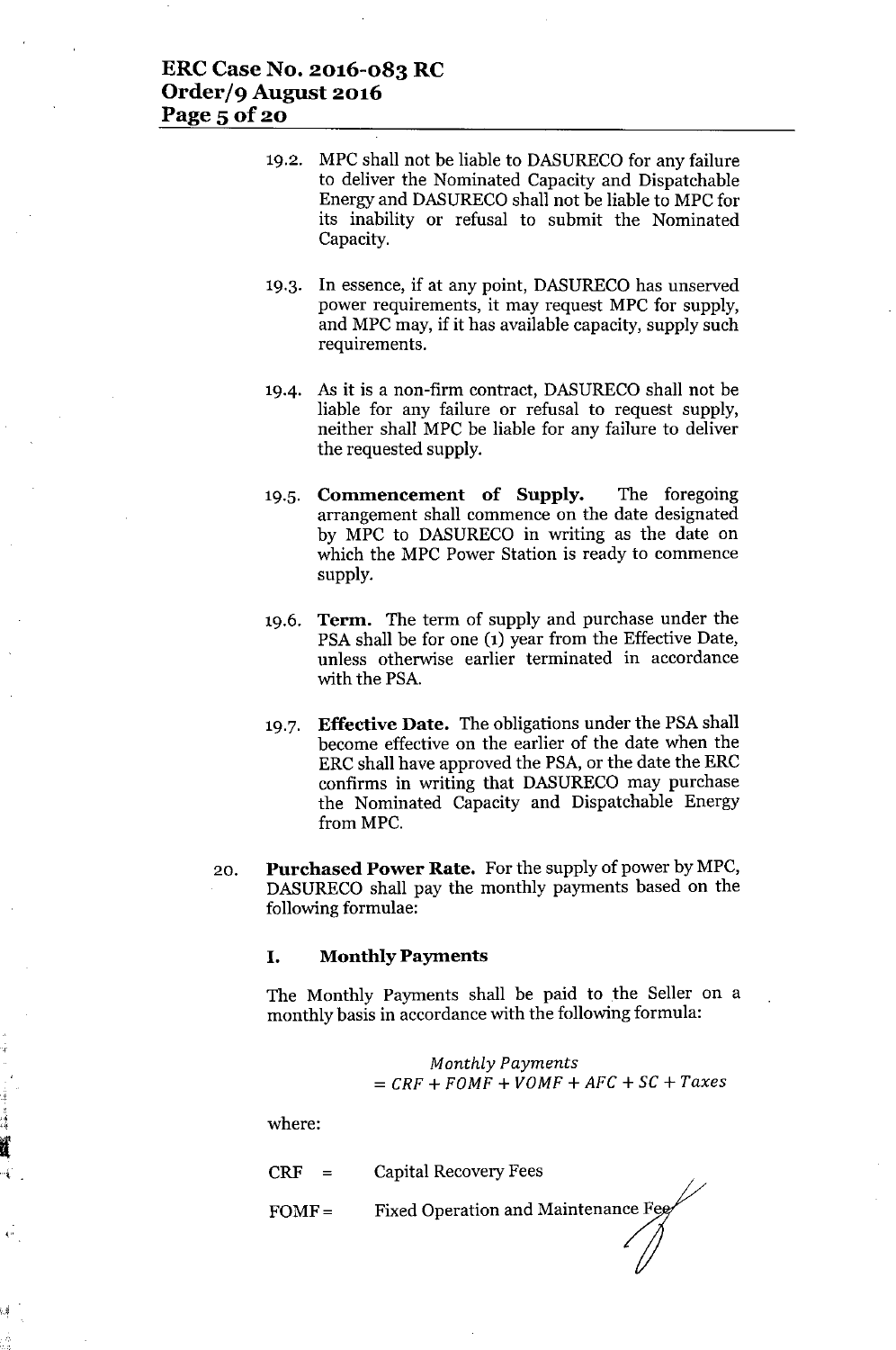

# **ERC Case No. 2016-083 RC Order/9 August 2016 Page 6 of 20 . , '.**

| $VOMF =$                      | Variable Operation and Maintenance Fee                                                                 |
|-------------------------------|--------------------------------------------------------------------------------------------------------|
| AFC.<br>$=$                   | <b>Actual Fuel Cost</b>                                                                                |
| <b>SC</b><br>$=$<br>Taxes $=$ | <b>Start-Up Costs</b><br>Value-Added Tax, other applicable taxes and<br>government impositions, if any |

## **1.1 Capital Recovery Fee (CRF)**

CRF shall be computed as follows:

*CRF* **=** *CRFR x ED*

Where:

 $CRF =$  $CRFR =$ Capital Recovery Fee, in Pesos Php 250.18 **(hours in the Billing Month)**

 $ED =$ kWh delivered during the Billing Month

## **1.2 Fixed Operation & Maintenance Fee (FOMF)**

The Fixed Operation and Maintenance Fee (FOMF) covers the operating and maintenance costs of the MPC Power Station. It shall be computed according to the following formula:

$$
FOMF = \left\{FOMR \times \left[\left(0.58 \times \frac{CPIn}{CPIo}\right) + \left(0.02 \times \frac{WPCn}{WPCo}\right) + \left(0.40 \times \frac{EUn}{EUo} \times \frac{FPPIn}{FPPIo}\right)\right]\right\} \times ED
$$

Where:

| $FOMF =$    | Fixed O&M Fee, in Pesos                                                                                                                                     |
|-------------|-------------------------------------------------------------------------------------------------------------------------------------------------------------|
| $FOMR =$    | Php 217.62<br>(hours in the Billing Month)                                                                                                                  |
| ED<br>$=$   | kWh delivered during the Billing Month                                                                                                                      |
| <b>CPIn</b> | Consumer Price Index for Metropolitan Manila<br>Area (National Capital Region), all items<br>published by NEDA/NSO for the period of<br>price determination |
|             |                                                                                                                                                             |

 $CPIo =$ Consumer Price Index for Metropolitan Manila Area (National Capital Region), all items published by NEDA SO for June 2010 (at  $115.9, 2006 = 100$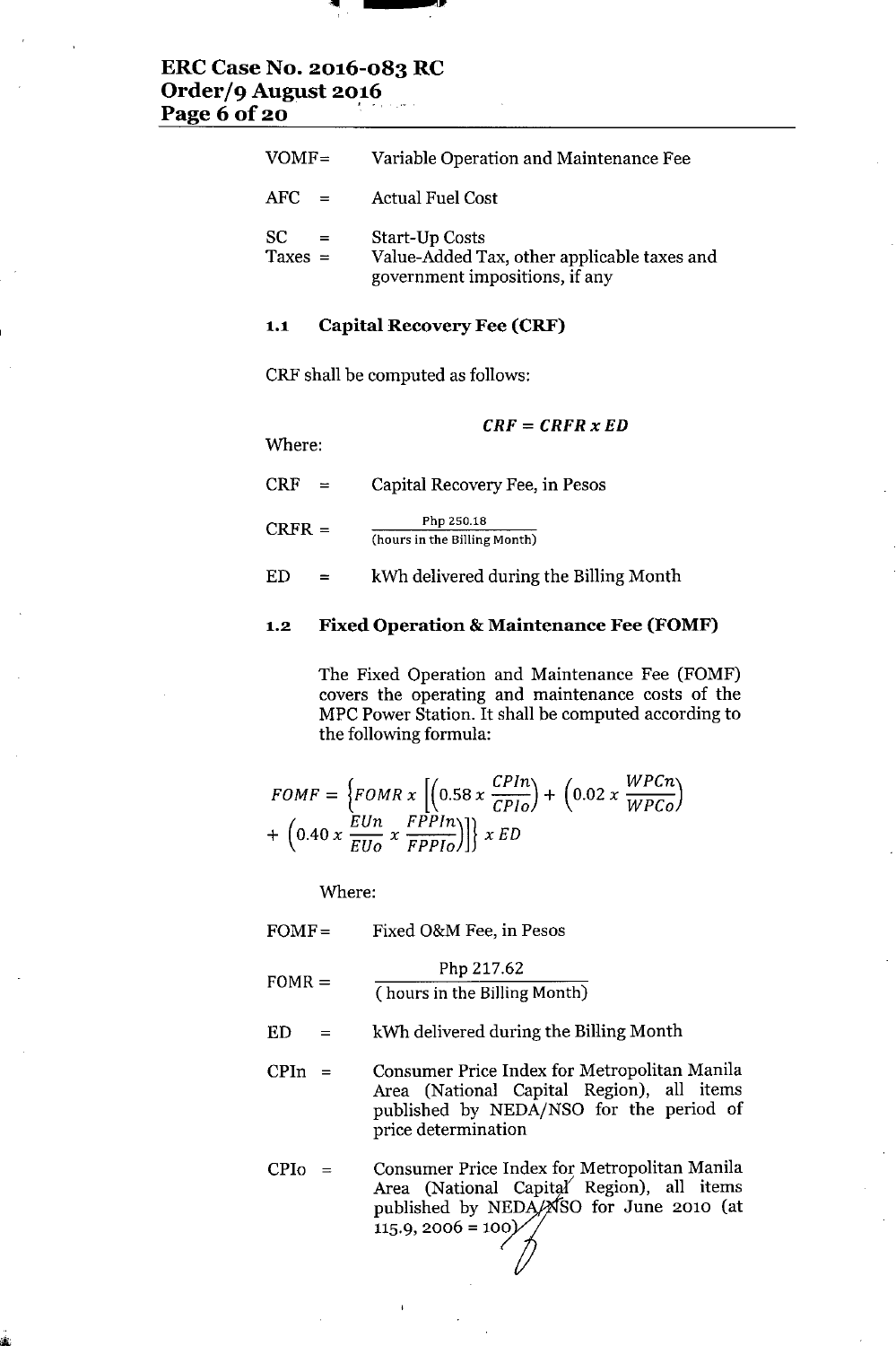- $WPCn=$ Wholesale Price Index for Mineral Fuels, Lubricants and Related Materials for the Philippines as published by NEDA/NSO for the period of price determination
- $WPCo=$ Wholesale Price Index for Mineral Fuels, Lubricants and Related Materials for the Philippines as published by NEDA/NSO for June 2010 (at 518.2,1998=100)
- $EUn =$ Euro-Peso Exchange Rate for the period of price determination as published by Bangko Sentral ng Pilipinas
- *EVo =* Euro-Peso Exchange Rate for June 2010 (at PS6.S91O/ 1Euro) as published by Bangko Sentral ng Pilipinas
- $FPPIn =$ Finland Producers' Price Index for Manufacturing for the period of price determination as published in the International Financial Statistics of IMF
- $FPPI<sub>0</sub> =$ Finland Producers' Price Index for Manufacturing for June 2010 (at 108.5) as published in the International Financial Statistics of IMF

# **1.3 Variable Operation & Maintenance** Fee **(VOMF)**

The Variable Operation and Maintenance Fee (VOMF) covers the cost of the use of, among other items, chemicals, lubricants and spare parts, that are directly related to the generation of the MPC Power Station. It shall be computed according to the following formula:

$$
VOMF = \left\{ VOMFR \times \left[ \left( 0.10 \times \frac{CPIn}{CPIo} \right) + \left( 0.60 \times \frac{WPCn}{WPCo} \right) \right. \right. \\ + \left. \left( 0.30 \times \frac{EUn}{EUo} \times \frac{FPPIn}{FPPIo} \right) \right\} \times ED
$$

Where:

| VOMF  | $=$                       | Variable O&M Fee, in Pesos               |
|-------|---------------------------|------------------------------------------|
| VOMFR | $\mathbf{r} = \mathbf{r}$ | Variable O&M Fee Rate of Php<br>0.17/kWh |
| ED    |                           |                                          |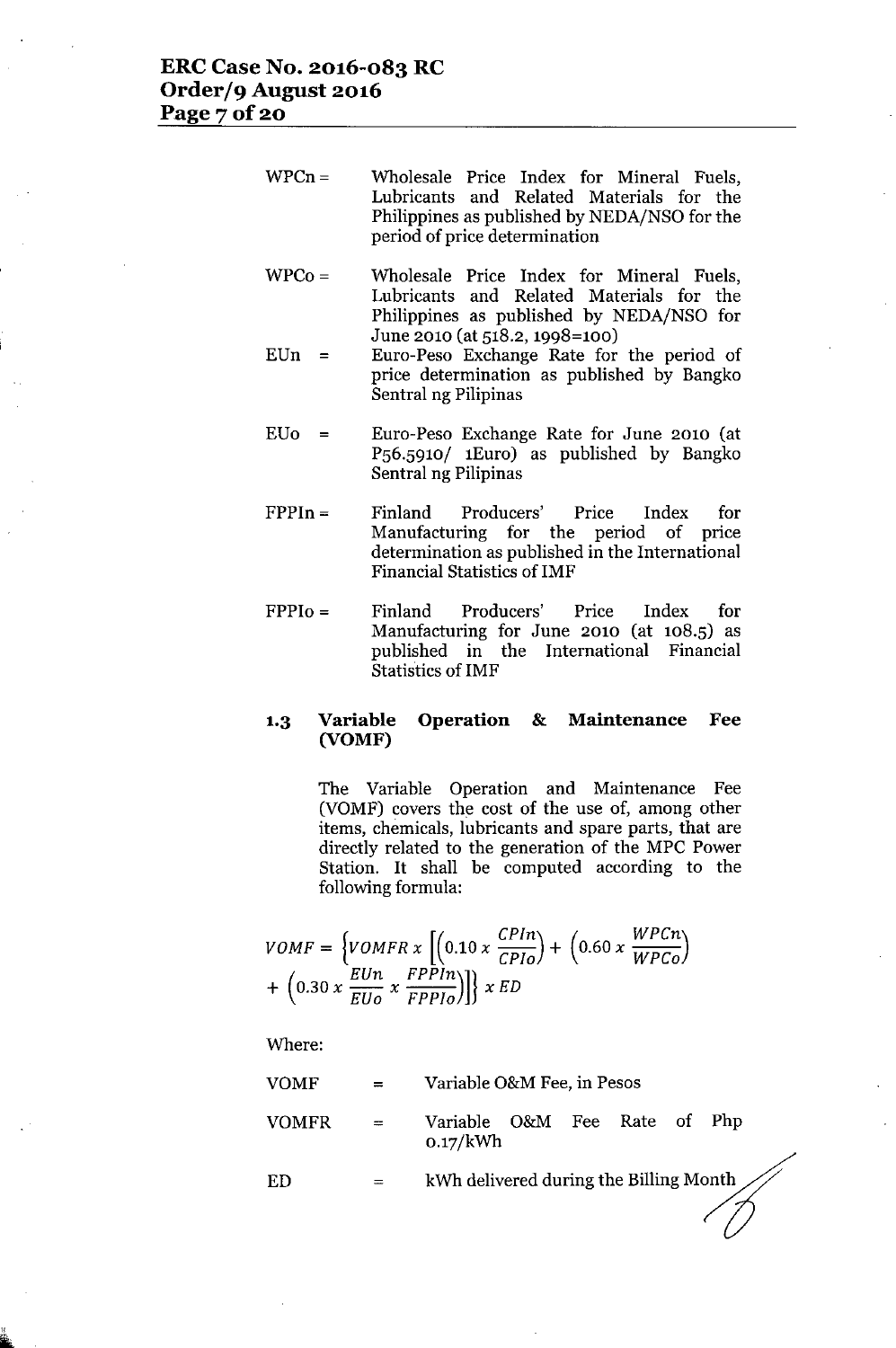# **ERC Case No. 2016-083 RC Order/9 August 2016 Page 8 of 20**

| <b>CPIn</b>  |     | Consumer Price Index for Metropolitan<br>Manila Area (National Capital Region),<br>all items published by NEDA/NSO for<br>the period of price determination                               |
|--------------|-----|-------------------------------------------------------------------------------------------------------------------------------------------------------------------------------------------|
| <b>CPIo</b>  | $=$ | Consumer Price Index for Metropolitan<br>Manila Area (National Capital Region),<br>all items published by NEDA/NSO for<br>June 2010 (115.9, 2006 = 100)                                   |
| EUn          | $=$ | Euro-Peso Exchange Rate for the period<br>of price determination as published by<br>Bangko Sentral ng Pilipinas                                                                           |
| EUo          | $=$ | Euro-Peso Exchange Rate for June 2010<br>(at $P_56.5910/$ 1 Euro) as published by<br>Bangko Sentral ng Pilipinas                                                                          |
| FPPIn        | $=$ | Producers' Price<br>Finland<br>Index<br>tor<br>Manufacturing for the period of price<br>published<br>determination<br>as<br>in<br>the<br><b>International Financial Statistics of IMF</b> |
| <b>FPPIo</b> |     | Finland Producers' Price<br>Index<br>for<br>Manufacturing for June 2010 (at 108.5)<br>published<br>in<br>the<br>International<br>as<br><b>Financial Statistics of IMF</b>                 |
| WPCn         | $=$ | Wholesale Price Index for Mineral Fuels,<br>Lubricants and Related Materials for the<br>Philippines as published by NEDA/NSO<br>for the period of price determination                     |
| WPCo         |     | Wholesale Price Index for Mineral Fuels,<br>Lubricants and Related Materials for the<br>Philippines as published by NEDA/NSO<br>for June 2010 (at 518.2)                                  |

# **1-4 Actual Fuel Cost(AFC)**

The Actual Fuel Cost (AFC) is the fee paid to the Seller as payment for the procurement and delivery of the fuel oil (Bunker C) used in the operation of the MPC Power Station. The Actual Fuel Cost shall be computed as follows:

$$
AFC = FC \times EC \times ED
$$

Where:

 $\mathbf{k}$  and  $\mathbf{k}$ 

| FC. | $\mathbf{r} = \mathbf{r}$ | Fuel Cost; The average MOPS price of Bunker<br>C Fuel Oil/Heavy Fuel Oil (HFO) deliverjes |
|-----|---------------------------|-------------------------------------------------------------------------------------------|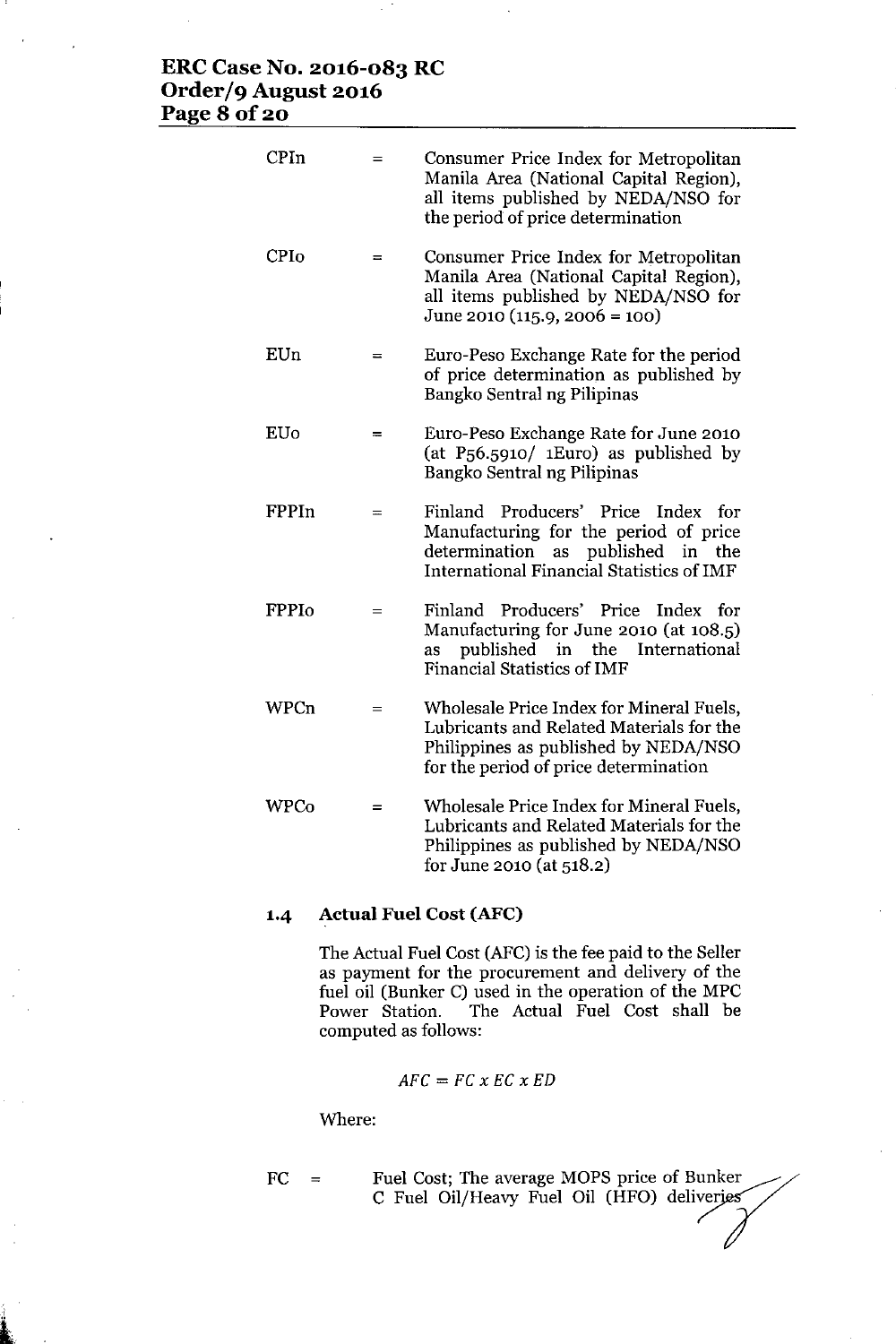during the period of price determination in Peso/liter

- EC. = EfficiencyCap; 0.2464 kg/kwh 0.9855 kg/liter
- ED = Energy Delivered, kwh
- **1.5 Start-Up Costs (SC)**

The Buyer, on a pro rata basis of the capacity of the MPC Power Station allocated to the Buyer, shall pay the Seller Start-Up Costs for the cost of starting up the MPC Power Station after a period of shutdown due to any reason attributable to all the buyers of the Seller. The Start-Up Costs shall be computed based on the prevailing price of diesel fuel at the time of the Start Up and paid in accordance with the following:

SC = *(No. of Cold Start ups x* <sup>600</sup> *liters x price of Diesel per liter) + (No. of Warm Start ups x* 300 *liters x price of Diesel per liter)*

| Type of Start-Up                                  | <b>Liters of Diesel Fuel</b> |
|---------------------------------------------------|------------------------------|
| Cold Start-up (more than 10 hours<br>of shutdown) | 600                          |
| Warm Start-up (less than 10<br>hours of shutdown) | 300                          |

#### **1.6 Value Added Tax**

The relative Value Added Taxes ("VAT") of the above fee payments 12% shall be computed as follows:

 $VAT = (CRF + FOMF + VOMF + AFC + SC) \times 0.12$ 

For reference, a sample computation of the rate is contained in Schedule C of the PSA.

- 20.1. **Basis for indexation.** As indicated in the formulas above, the monthly fees to be paid by DASURECO are subject to adjustments based on various indices.
- 20.2. The components of the Operation and Maintenance Fees representing foreign currency-denominated costs are adjusted based on the foreign exchange rate and the appropriate foreign price indices; those representing local costs are adjusted based on local price indices. The Actual Fuel  $\emptyset$  osts vary based on the applicable fuel cost index.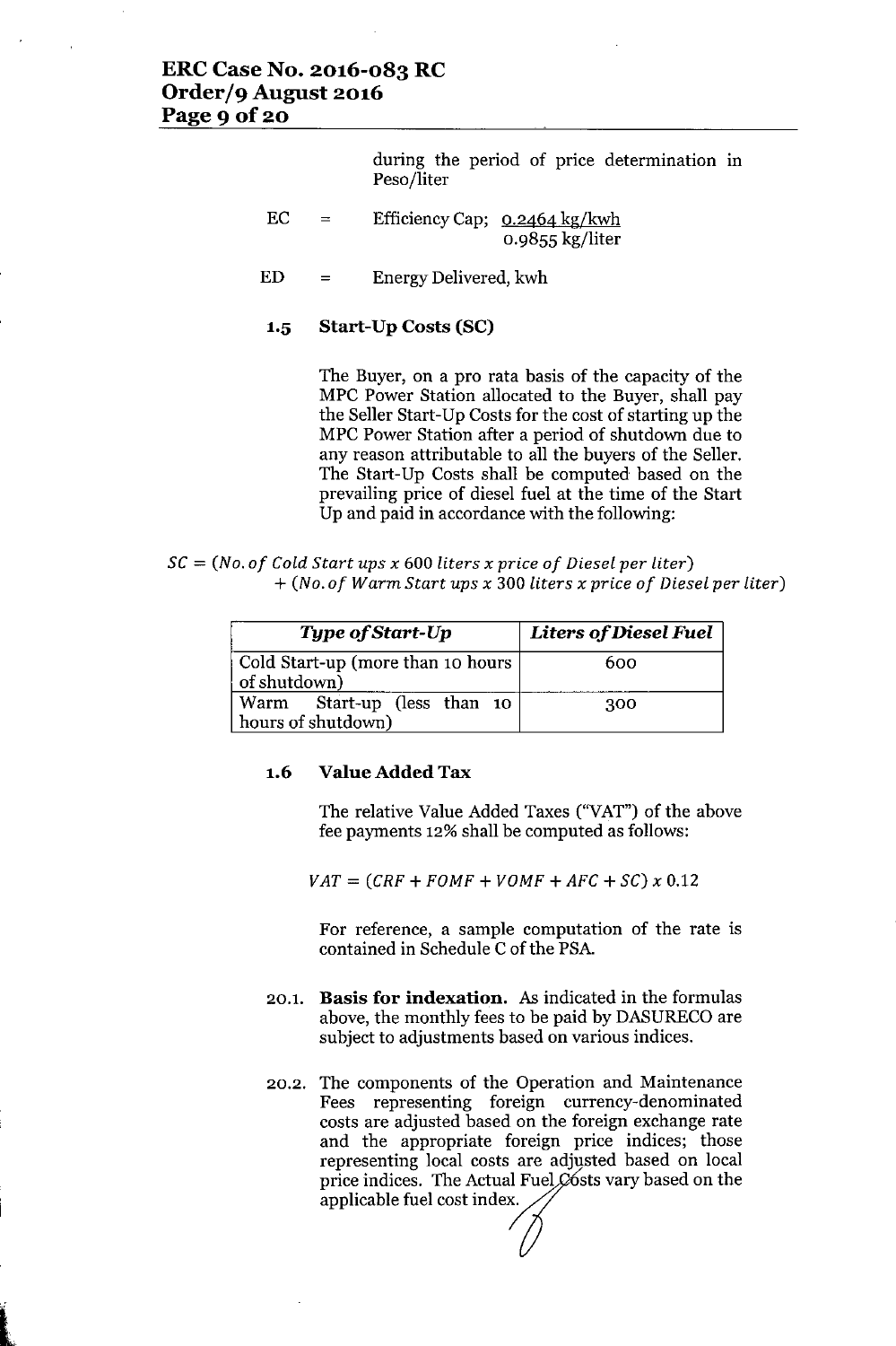20.3. Financial Model. A copy of MPC's financial model for the tariff is attached hereto as Annex "L." As discussed below, the financial model is the subject of a Motion for Confidential Treatment of Information.

#### 21. Sources of Funds/Financial Plans.

- 21.1. Debt Equity Ratio. The project was funded through loans and equity, with a debt-equity ratio of 68:32. For the costs of an additional unit brought back to the MPC Power Station, the debt-equity ratio is 70:30.
- 21.2. Project Cost. The total project cost for the MPC Power Plant as of March 2014 is P1.456 billion.

A breakdown of the said total project cost is attached hereto as **Annex "M."** For reference, a comparison between the said total project cost and earlier project cost totals used to compute the tariff is attached hereto as Annex "M-1."

- 21.3. Annual Interest. MPC's actual interest cost is 6.5% p.a.
- 21.4. Computation of Weighted Average Cost of Capital. The nominal pre-tax Weighted Average Cost of Capital ("WACC") of the project is 12.38%.

A computation of the WACC is attached hereto asAnnex "N."

#### 22. Cash Flow.

~'. i

[ '.:. ,~, ~i

I

- 22.1. Breakdown of Operating and Maintenance Expenses. A breakdown of the projected operating expenses is attached hereto as Annex "O." For reference, a comparison between MPC's updated and previous projected fixed operating expenses is attached hereto as Annex "0-1."
- 23. Fuel supply. In order to ensure the supply of fuel for the operations of the MPC Power Plant, MPC solicited offers from reputable suppliers in the area, and has contracted with the supplier which offered the best terms.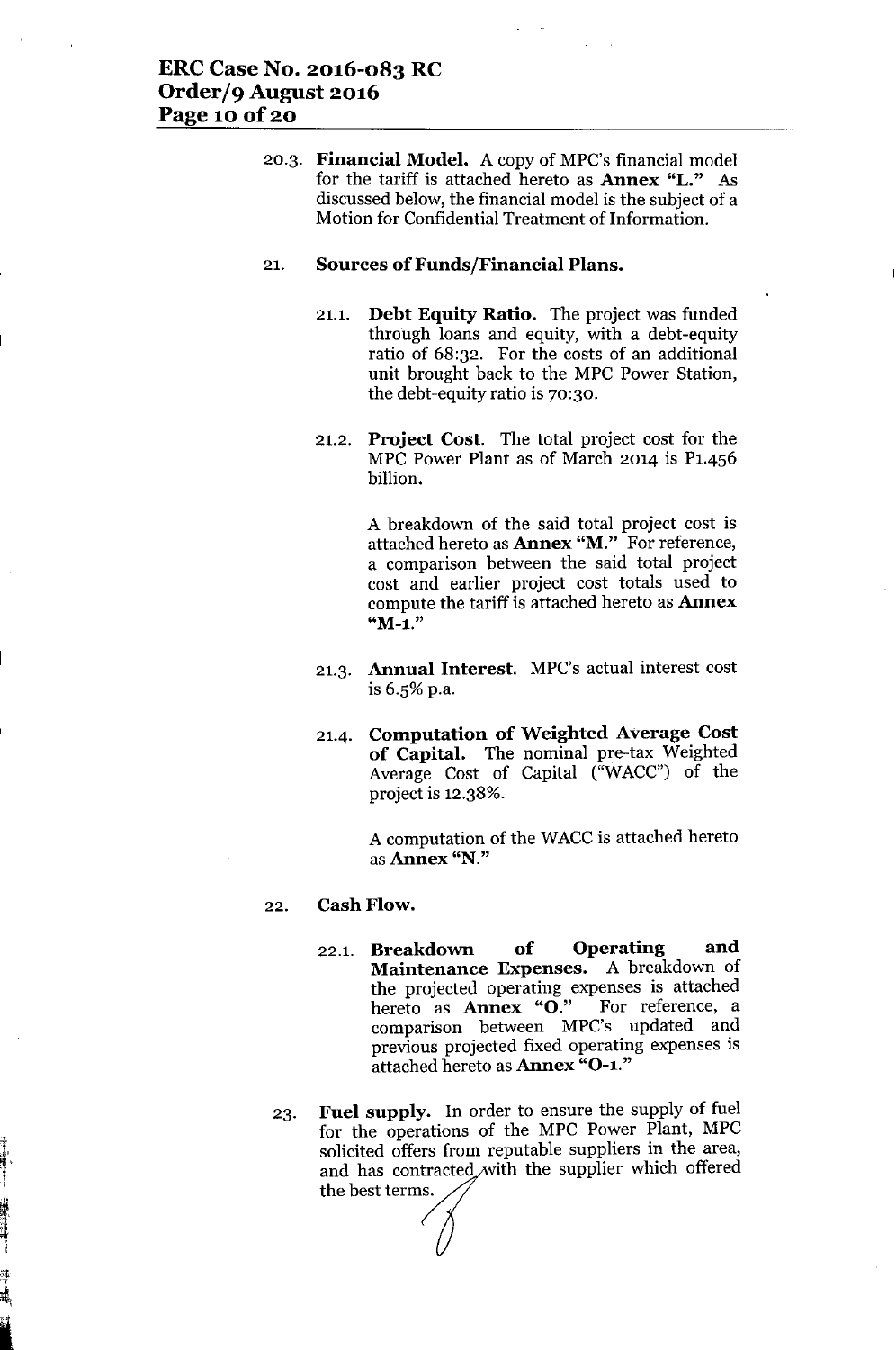I tl

n.<br>N

**International Contract of Contract of Contract of Contract of Contract of Contract of Contract of Contract of** 

I

JI ,.4 A discussion of the fuel procurement process and a copy of the fuel supply agreement are attached hereto as Annexes "P" and "P-l," respectively.

24. Environmental Compliance Requirements. The Office of the President of the Republic of the Philippines previously approved the exemption of the MPC Power Plant from the requirement of an environmental compliance certificate. Nevertheless, the MPC Power Plant will be operated responsibly in accordance with good utility practice and in accordance with all relevant laws and regulations, including environmental laws.

> Copies of documents evidencing such exemption are attached hereto as Annex "Q" and series.

25. DOE Certification. The Department of Energy ("DOE") has certified that the capacity of the MPC Power Plant is consistent with the DOE's Power Development Plan.

> A copy of the said certification is attached hereto as Annex "R."

26. Certificate of Compliance. This Honorable Commission has issued a certificate that the Applicant MPC is authorized to operate the MPC Power Plant.

> A copy of the Certificate of Compliance is attached hereto as Annex "S."

## RATE IMPLICATIONS OF THE POWER SALES **AGREEMENT**

27. In order to determine the impact of the implementation of the PSA on DASURECO's generation costs, an analysis was conducted taking into consideration DASURECO's projected demand and available supply from other suppliers.

> A copy of the said analysis is attached hereto as Annex "T."

- 28. The procurement of additional supply from MPC will help provide much needed peaking power to DASURECOand, based on the analysis, will result in an upward adjustment of Php 0.2913/kWh in DASURECO's total generation costs.
- 29. The results of the said analysis are summarized in the table below.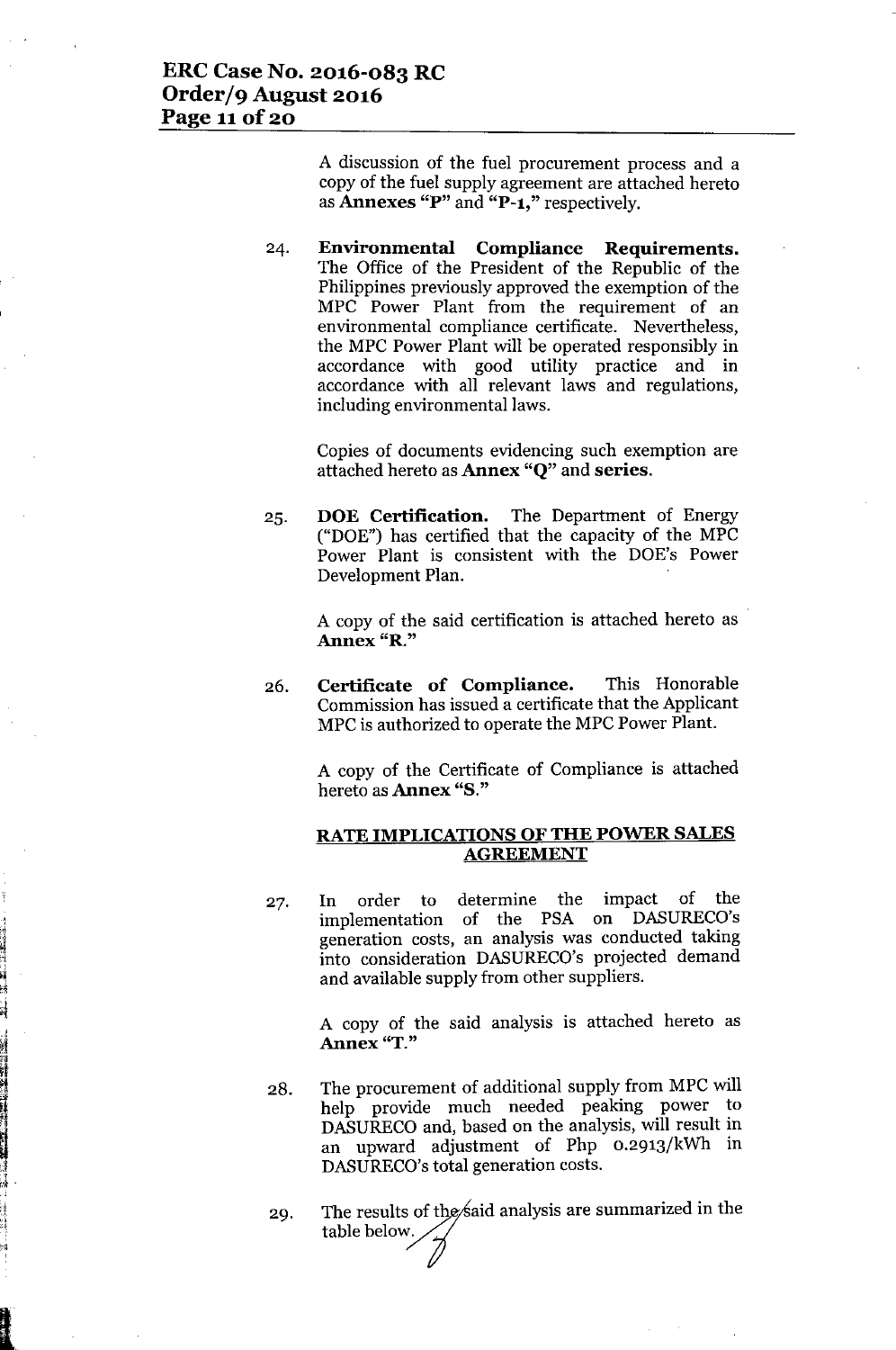# **ERC Case No. 2016-083 RC Order/9 August 2016 Page 120f20**

| <b>Supplier</b>                                | Percentage<br><b>Share</b> | <b>Energy (kWh)</b> | <b>Amount (PhP)</b> |
|------------------------------------------------|----------------------------|---------------------|---------------------|
| Scenario 1: Average generation mix without MPC |                            |                     |                     |
| <b>FDC</b>                                     | 29.88%                     | 8,760,000.00        | 58,701,780.00       |
| <b>TSI</b>                                     | 24.90%                     | 7,300,000.00        | 35,177,190.00       |
| TUDAYA 2                                       | 6.82%                      | 2,000,000.00        | 12,045,386.74       |
| <b>TMI</b>                                     | 17.93%                     | 5,256,000.00        | 20,756,275.20       |
| <b>MPI</b>                                     | 20.47%                     | 6,003,000.00        | 49,898,715.00       |
| Total:                                         | 100.00%                    | 29,319,000.00       | 176,579,346.94      |
| <b>Generation rate:</b>                        |                            |                     | Php 6.0227/kWh      |
| Scenario 2: Average generation mix with MPC    |                            |                     |                     |
| <b>FDC</b>                                     | 29.88%                     | 8,760,000.00        | 58,701,780.00       |
| <b>TSI</b>                                     | 24.90%                     | 7,300,000.00        | 35,177,190.00       |
| TUDAYA 2                                       | 6.82%                      | 2,000,000.00        | 12,627,917.22       |
| <b>TMI</b>                                     | 17.93%                     | 5,256,000.00        | 20,756,275.20       |
| <b>MPC</b>                                     | 14.43%                     | 4,230,000.00        | 33,992,725.00       |
| <b>MPI</b>                                     | 6.05%                      | 1,773,000.00        | 23,863,065.00       |
| Total:                                         | 100.00%                    | 29,319,000.00       | 185,118,952.42      |
| <b>Generation rate:</b>                        |                            |                     | Php 6.3140/kWh      |
| Impact:                                        |                            |                     |                     |
| Scenario 1                                     |                            |                     | Php 6.0227/kWh      |
| Scenario 2                                     |                            |                     | Php 6.3140/kWh      |
| <u>Impact:</u>                                 |                            |                     |                     |
| Generation Costs Increase/(Decrease)           |                            |                     | Php 0.2913/kWh      |

Assumptions and notes:

1. VAT is excluded.

"禅辞"

- 2. Total energy is the average of the forecasted monthly energy for the year 2017.
- 3. FDC and TSI are assumed at 100% Load Factor.
- 4. Energy from Tudaya 2 is the average monthly energy delivered. The rate applied is based on the applicable Feed-in-Tariff.
- 5. Energy from TMI is assumed using 60.00% load factor.
- 6. Energy from MPI is the quantity needed to cover the supply deficit.
- 7. Fuel price for MPI is at Php 21.00/liter. 6. Energy from MPI is the quantity needed t<br>7. Fuel price for MPI is at Php 21.00/liter.<br>8. Fuel price for MPC is at Php 7.21/liter.
-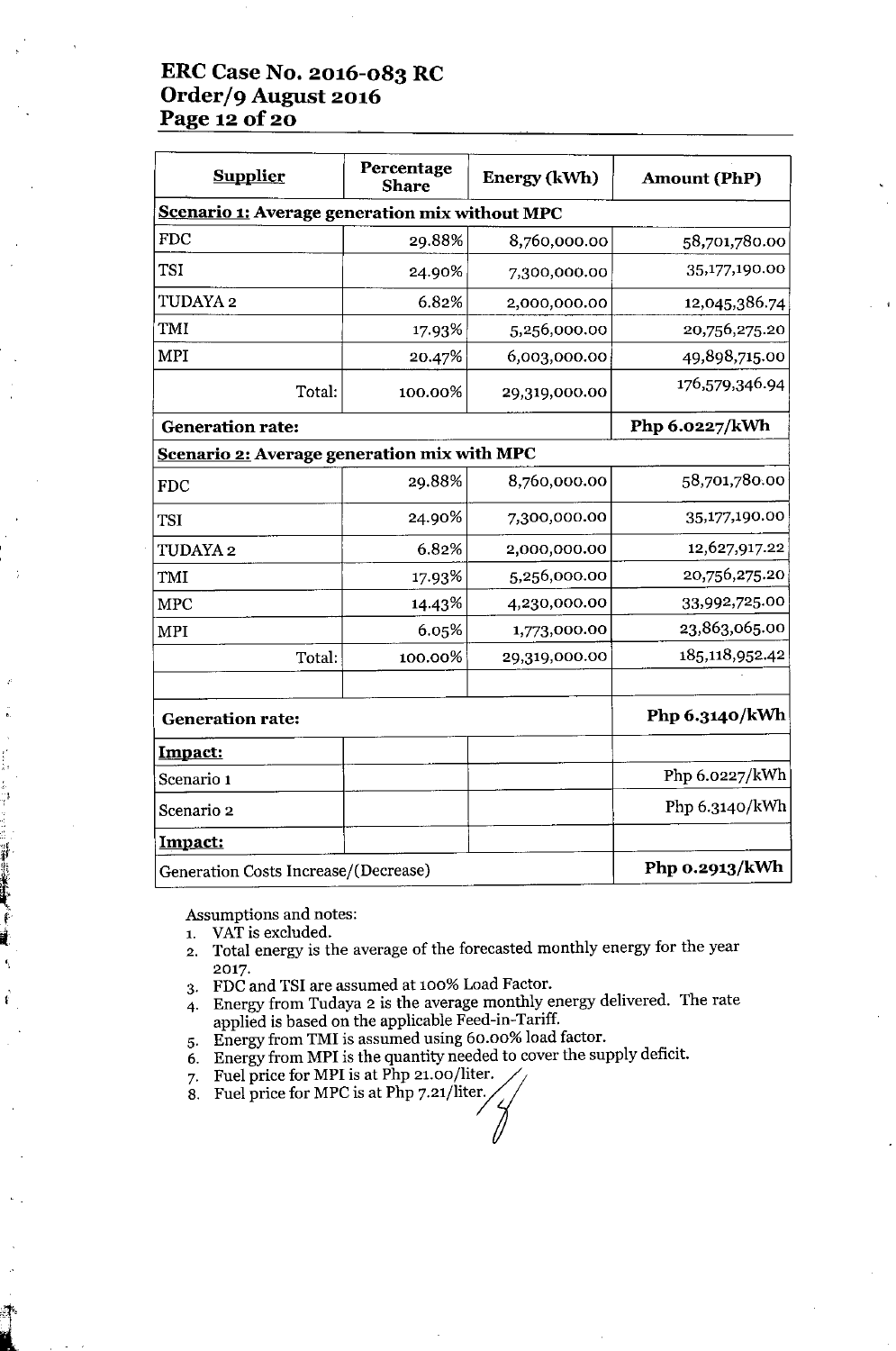#### **MOTION FOR CONFIDENTIAL TREATMENT OF INFORMATION**

- 30. As mentioned above, the financial model attached as **Annex** "L" is hereby submitted under a motion to treat information confidential.
- 31. The financial model discloses the basis for the tariff under the PSA. It includes all the formulas and calculations as well as the assumptions and values considered therein.
- 32. In accordance with Section 1, Rule 4 of this Honorable Commission's Rules of Practice and Procedure ("ERC Rules"), Applicant MPC respectfully moves that the financial model be treated as confidential information for the following reasons:
	- 32.1. The financial model qualifies as a "trade secret" as contemplated under existing jurisprudence.
	- 32.2. In the case "Air Philippines Corporation vs. Pennswell Inc,"1 the Supreme Court defined "trade secret" as follows:

"A trade secret is defined as a plan or process, tool, mechanism or compound known only to its owner and those of his employees to whom it is necessary to confide it. The definition also extends to a secret formula or process not patented, but known only to certain individuals using it in compounding some article of trade having commercial value. A trade secret may consist of any formula, pattern, device, or compilation of information that (1) is used in one's business; and (2) gives the employer an opportunity to obtain advantage over competitors who do not possess the information. Generally, a trade secret is a process or device intended for continuous operation of the business, for example, a machine or formula, but can be a price list or catalogue or specialized customer list. It is indubitable

**<sup>1</sup> G. R. No. 172835, 13 December 2007.**

I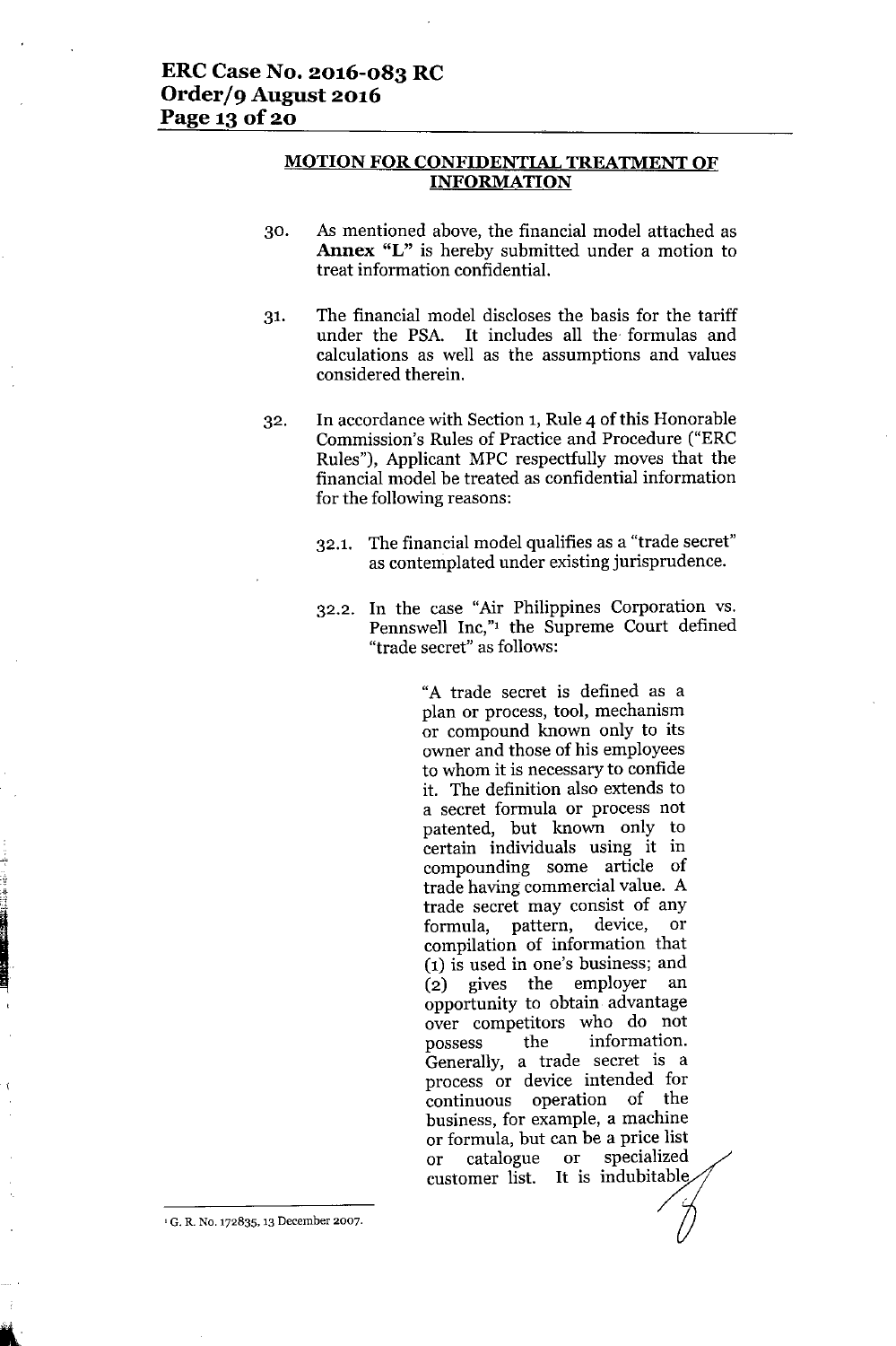that trade secrets constitute proprietary rights."

- 33. Also, the financial model was prepared and developed for the exclusive use of MPC, and is designed for the specific use of the company in its power generation business. Consequently, should the financial model be disclosed to the public, it could easily be copied or used by MPC's competitors or other entities engaged in the power business for their own benefit, and to the prejudice of MPC. Thus, the commercial value of the said model will be diminished significantly.
- 34. Given the foregoing, the financial model qualifies as "confidential information" as defined under Section 2, Rule 4 of the ERC Rules.
- 35. In accordance with Section 1 (b), Rule 4 of the ERC Rules, an electronic copy of the financial model is contained in one compact disc and submitted in a sealed envelope marked with the word "Confidential."
- 36. Further, all parties furnished copies of the present Application are not furnished copies of the documents subject the present motion.
- 37. In accordance with Sections 3 and 4, Rule 4 of the ERC Rules, Applicant MPC reserves the right to use the financial model and its contents as evidence, and respectfully moves for the issuance of a Protective Order.

#### ALLEGATIONS IN SUPPORT OF THE MOTION FOR PROVISIONAL AUTHORITY

- 38. As discussed above, PSALM has significantly reduced its firm supply commitments to DASURECO. Also, supply from PSALM is unreliable as PSALM often delivers much less than its supply allocation to DASURECO. Further, the El Niño phenomenon currently being experienced by the country has significantly reduced PSALM's supply, as it is heavily dependent on hydroelectric power.
- 39. In addition, the power demand in DASURECO's franchise area is steadily increasing.
- 40. Thus, in order of to help ensure sufficiency of power supply to DASURECO's customers, the supply under the PSA must be available in a timely manner.

 $\mathbf{r}$  $\ddot{\phantom{0}}$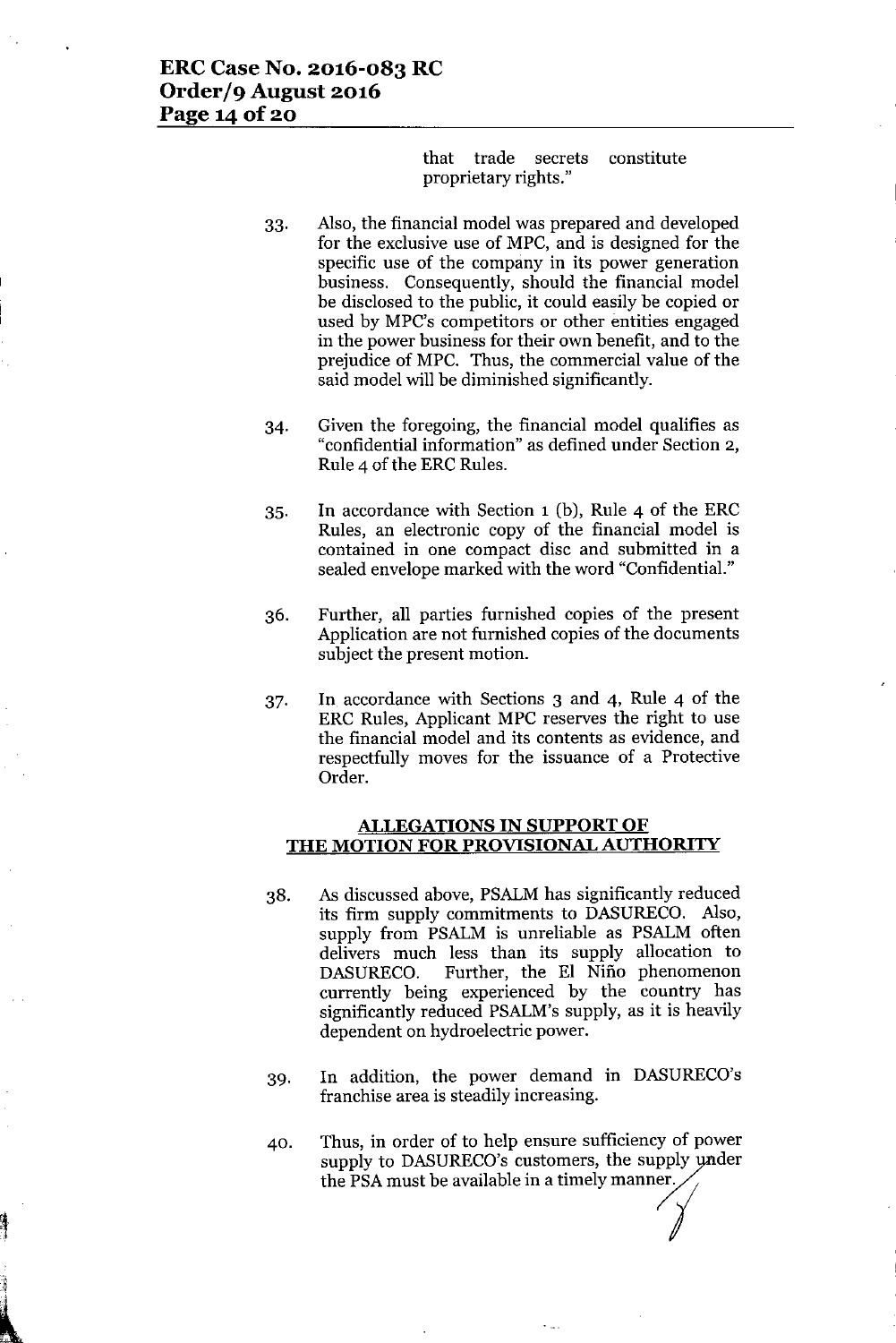# **ERCCase No. 2016-083 RC Order/9 August 2016 Page 150f2o**

- 41. Since the MPC Power Plant is already existing and operating, it can readily supply power to DASURECO under the PSA as soon as the prayer for provisional authority is granted. A provisional authority will help ensure sufficiency of DASURECO's supply in a timely manner, especially in view of the effects of the El Niño phenomenon on DASURECO's power supply.
- 42. In view of the foregoing, Joint Applicants respectfully move for the provisional approval of the instant Application pursuant to Rule 14 of the ERC Rules of Practice and Procedure.

A copy of a sworn statement supporting the said motion is attached hereto as Annex "D."

- 43. DASURECO and MPC prayed that the Commission will:
	- a) issue an Order declaring the financial model attached hereto as **Annex** "L" as confidential information within the purview of Rule 4 of the ERC Rules, as well as directing that the financial model be treated with confidentiality and be protected from public disclosure;
	- b) issue the corresponding Protective Order in accordance with Section 2 and 4 of the said Rule 4;
	- c) immediately issue. an Order provisionally approving the present Joint Application; and
	- d) after due hearing, render judgment approving the Power Sales Agreement subject of the instant Joint Application, as well as the generation rate and adjustment mechanisms indicated therein.
	- e) Grant such other just and equitable relief under the premises.

Finding the said Application sufficient in form and substance with the required fees having been paid, the same is hereby set for determination of compliance with the jurisdictional requirements, expository presentation, Pre-trial Conference, and presentation of evidence on **09 November 2016 (Wednesday) at ten o'clock in the morning (10:00 A.M.) at DASURECO'sPrincipal Office at Brgy. Cogon, Digos City, Davao del Sur.**

DASURECO and MPC are hereby directed to cause the publication of the attached Notice of Public Hearing in two  $\cancel{(2)}$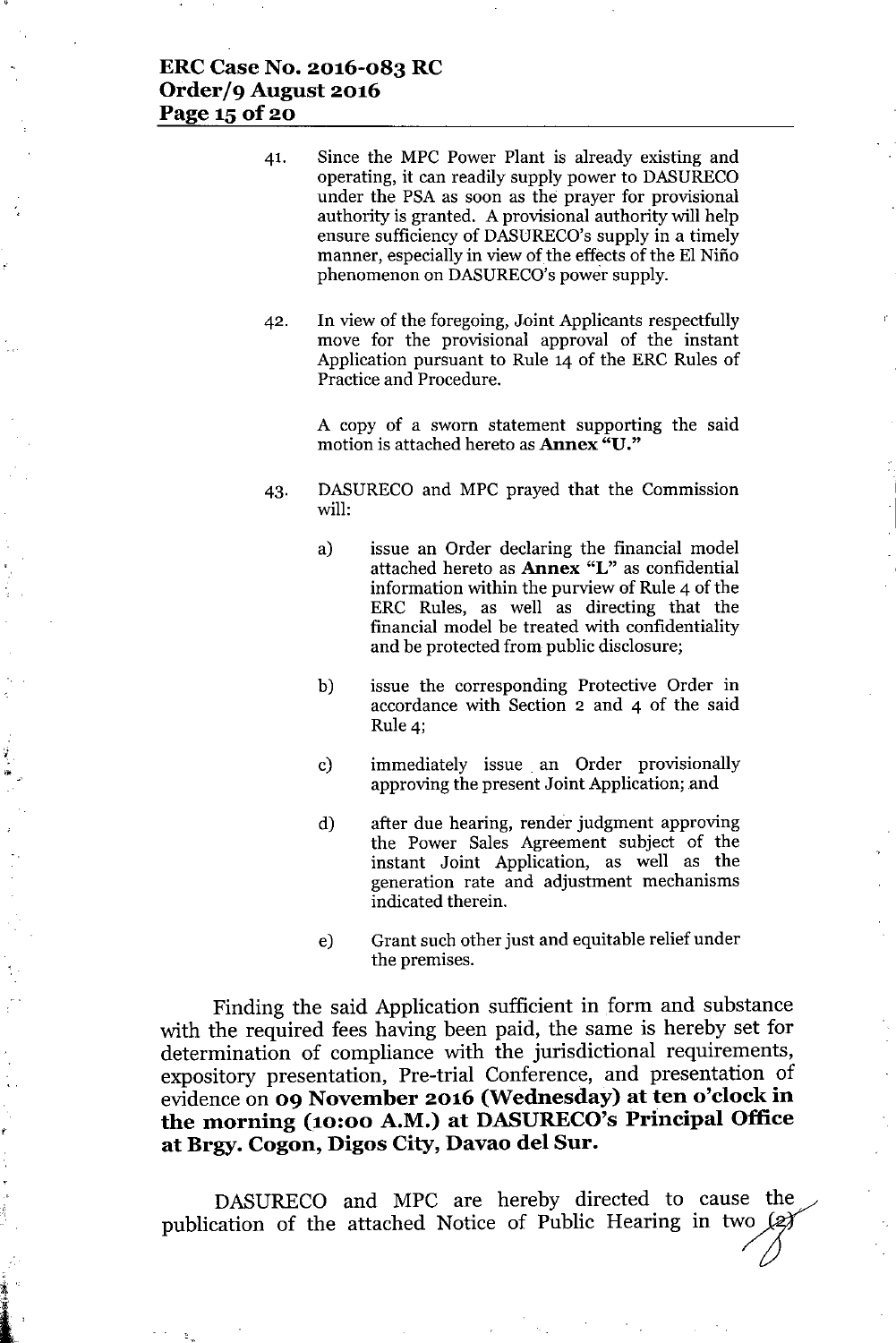# **ERCCase No. 2016-083 RC Order/9 August 2016 Page 16 Of20**

newspapers of nationwide circulation in the Philippines at their own expense, twice (2X) within two (2) successive weeks, the dates of publication not being less than seven (7) days apart, with the date of last publication made not later than ten (10) days before the date of the scheduled initial hearing. They are also directed to inform the consumers within the franchise area of DASURECO, by any other means available and appropriate, of the filing of the instant Application, its reasons therefor, and of the scheduled hearing thereon.

Let copies of the Application, this Order and the attached Notice of Public Hearing be furnished the Office of the Solicitor General (OSG), the Commission on Audit (COA), and the Committees on Energy of both Houses of Congress. They are hereby requested, if they so desire, to send their duly authorized representatives at the scheduled hearing.

Likewise, let copies of this Order and the attached Notice of Public Hearing be furnished the Offices of the Governor, Mayors and the Local Government Unit (LGU) Legislative Bodies of the respective cities/municipalities within DASURECO's franchise area for the appropriate posting thereof on their respective bulletin boards.

DASURECO and MPC are hereby directed to furnish all those making requests therefor with copies of the Application and its attachments, subject to reimbursement of reasonable photocopying costs.

On the date of the initial hearing and pre-trial conference, DASURECO and MPC must submit to the Commission their written Compliance with the jurisdictional requirements attaching therewith, methodically arranged and duly marked, the evidence of the actual posting and publication of the Notice of Public Hearing consisting of certifications issued to that effect, signed by the aforementioned Governor, Mayors, and LGU Legislative Bodies, or their duly authorized representatives, bearing the seals of their offices, and the affidavit of the Editors or Business Managers of the newspapers where said Notice of Public Hearing were published, together with the complete issues of the said newspapers, and such other proofs of compliance with the requirements of the Commission.

DASURECO, MPC, and all interested parties are directed to submit, at least five (5) days before the date of initial hearing and pretrial conference, their respective Pre-trial Briefs containing, among others: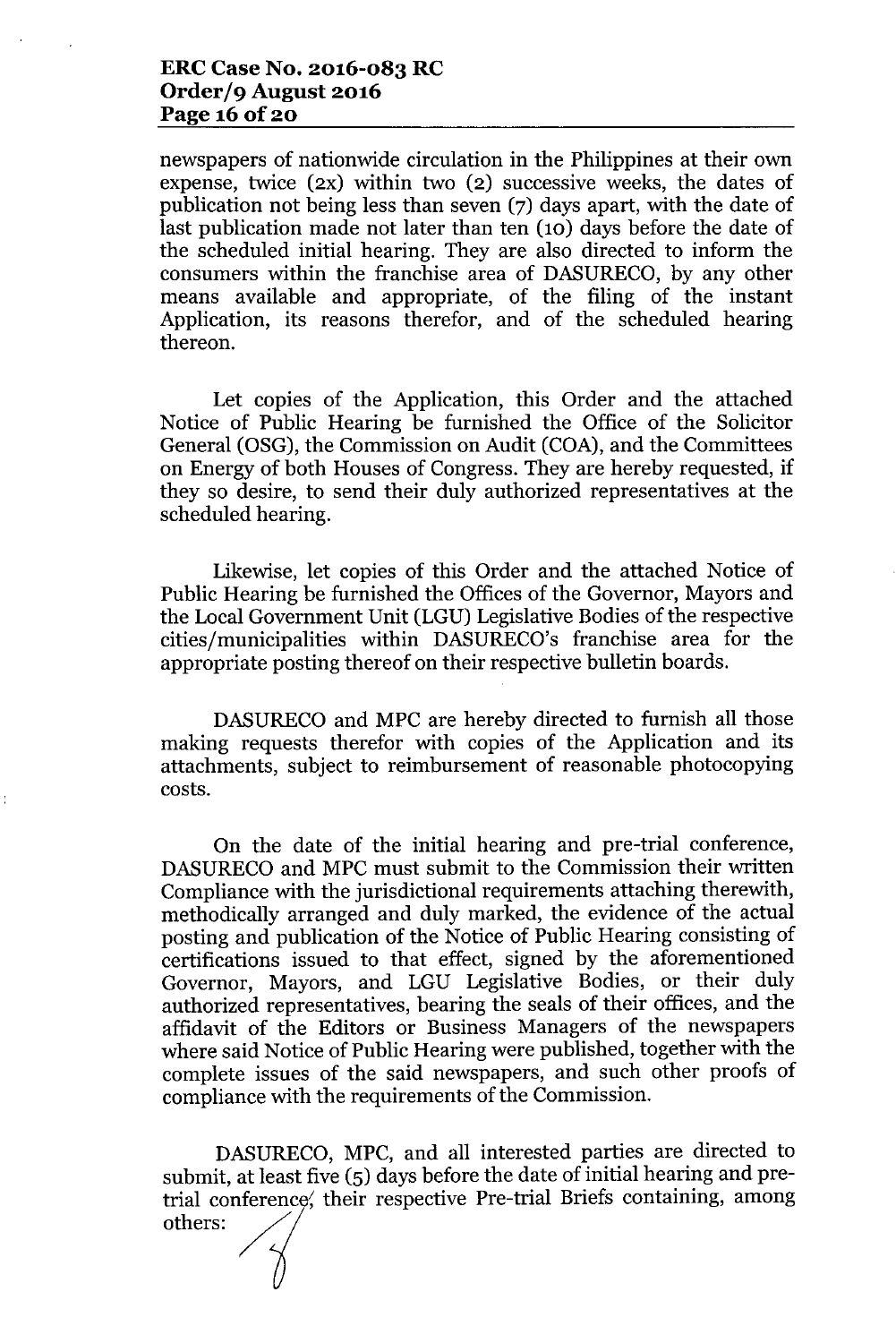- a) A summary of admitted facts and proposed stipulation of facts;
- b) The issues to be tried or resolved;
- c) The documents or exhibits to be presented, stating the purposes and proposed markings therefor; and
- d) The number and names of the witnesses, with their written testimonies in an individual affidavit form, to be attached to the Pre-trial Brief.

Failure of DASURECO and MPC to submit the required Pretrial Brief and Judicial Affidavits of their witnesses within the prescribed period shall be a ground for cancellation of the scheduled hearing, and the resetting of which shall be six (6) months from said date of cancellation.

As part of the pre-trial conference, DASURECO and MPC must also be prepared to make an expository presentation of their Application, aided by whatever communication medium they may deem appropriate for the purpose, in order to put in plain words and explain, for the benefit of the consumers and other concerned parties, what the Application is all about and the reasons and justifications being cited in support thereof.

# SO ORDERED.

 $\mathbf{r}$ *\t*

if

•••

Pasig City, 9 August 2016.

FOR AND BY AUTHORITY OF THE COMMISSION:

 $\overrightarrow{M}$  **JOSE VICENTE B. SALAZAR** 

LS: LAP/ICG/APV/ERC CASE No. 2016-083RC.IO

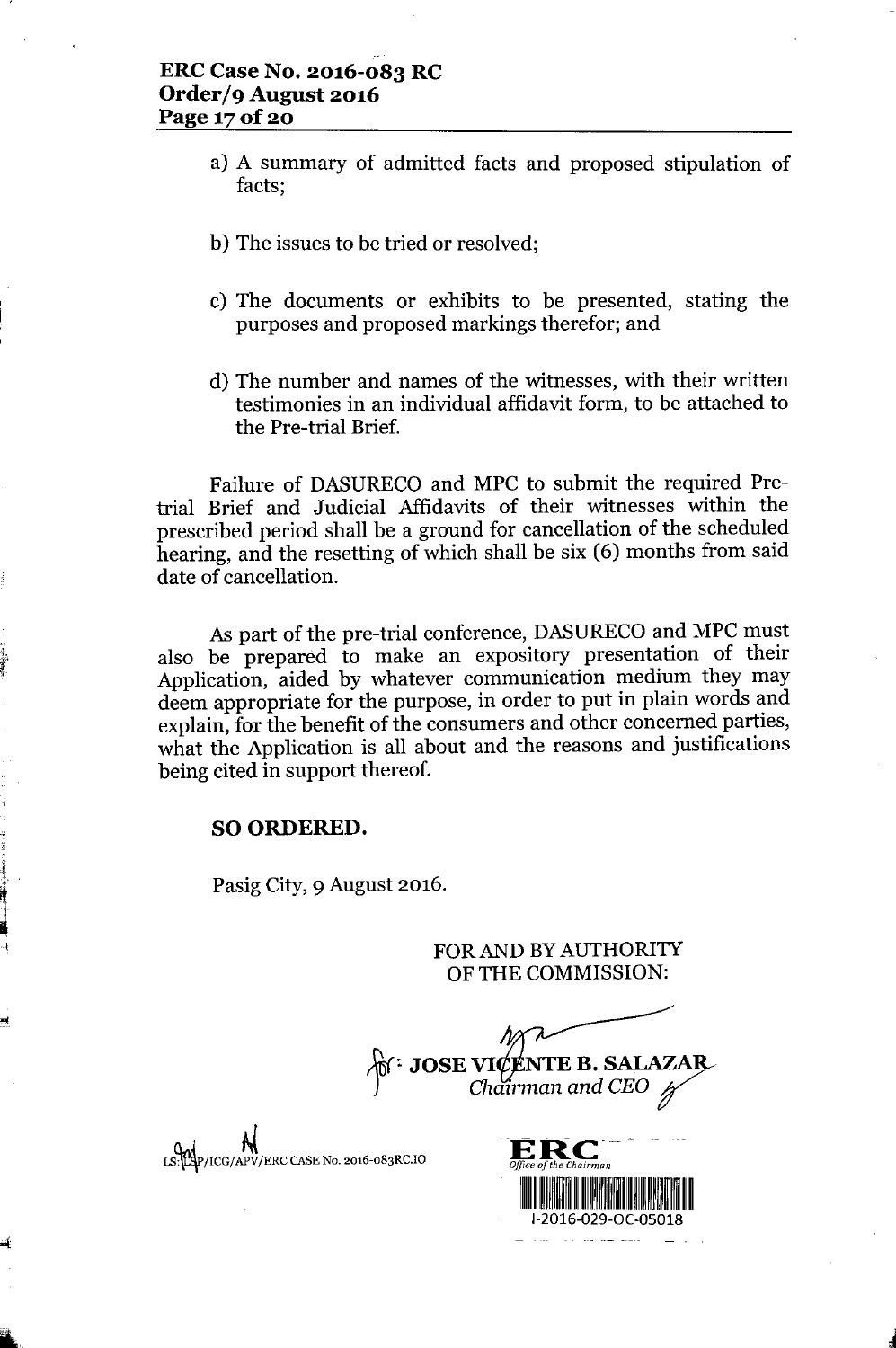# **ERC Case No. 2016-083 RC Order/9 August 2016 Page 18 Of20**

Copy furnished:

**1-**

浸渍

 $-1$ 

|    | 1. Attys. Sundy Lorence C. Lachica and Abigal T. Madanlo<br>Lachica & Associates<br>Counsels for Joint Applicants DASURECO and MPC<br>Suite 2304-B, West Tower<br>Philippine Stock Exchange Centre<br>Exchange Road, Ortigas Center                                                                            |
|----|----------------------------------------------------------------------------------------------------------------------------------------------------------------------------------------------------------------------------------------------------------------------------------------------------------------|
|    | 2. Davao del Sur Electric Cooperative (DASURECO)<br>Brgy. Cogon, Digos City, Davao del Sur                                                                                                                                                                                                                     |
| 3. | Mapalad Power Corporation (MPC)<br>Brgy. Ingore, La Paz, Iloilo City<br>4 <sup>th</sup> Floor, Alphaland Southgate Tower, 2258 Chino Roces Ave. corner EDSA,<br>Makati City                                                                                                                                    |
|    | 4. Office of the Solicitor General<br>134 Amorsolo Street, Legaspi Village, Makati City                                                                                                                                                                                                                        |
| 5. | Commission on Audit<br>Commonwealth Avenue Quezon City                                                                                                                                                                                                                                                         |
|    | 6. Senate Committee on Energy<br>GSIS Bldg. Roxas Blvd., Pasay City                                                                                                                                                                                                                                            |
|    | 7. House Committee on Energy<br>Batasan Hills, Quezon City                                                                                                                                                                                                                                                     |
|    | 8. Office of the President<br>Philippine Chamber of Commerce and Industry (PCCI)<br>3 <sup>rd</sup> Floor, Chamber and Industry Plaza (CIP)<br>1030 Campus Avenue corner Park Avenue<br>McKinley Town Center, Fort Bonifacio, Taguig City<br>9. Office of the Provincial Governor<br>Province of Davao del Sur |
|    | 10. Office of the City Mayor<br>Digos City, Davao del Sur                                                                                                                                                                                                                                                      |
|    | 11. Office of the Municipal Mayor<br>Magsaysay, Davao del Sur                                                                                                                                                                                                                                                  |
|    | 12. Office of the Municipal Mayor<br>Sulop, Davao del Sur                                                                                                                                                                                                                                                      |
|    | 13. Office of the Municipal Mayor<br>Jose Abad Santos, Davao del Sur                                                                                                                                                                                                                                           |
|    | 14. Office of the Municipal Mayor<br>Sta. Cruz, Davao del Sur                                                                                                                                                                                                                                                  |
|    | 15. Office of the Municipal Mayor<br>Hagonoy, Davao del Sur                                                                                                                                                                                                                                                    |
|    | 16. Office of the Municipal Mayor<br>Malalag, Davao del Sur                                                                                                                                                                                                                                                    |
|    | 17. Office of the Municipal Mayor<br>Don Marcelino, Davao del Sufy                                                                                                                                                                                                                                             |
|    |                                                                                                                                                                                                                                                                                                                |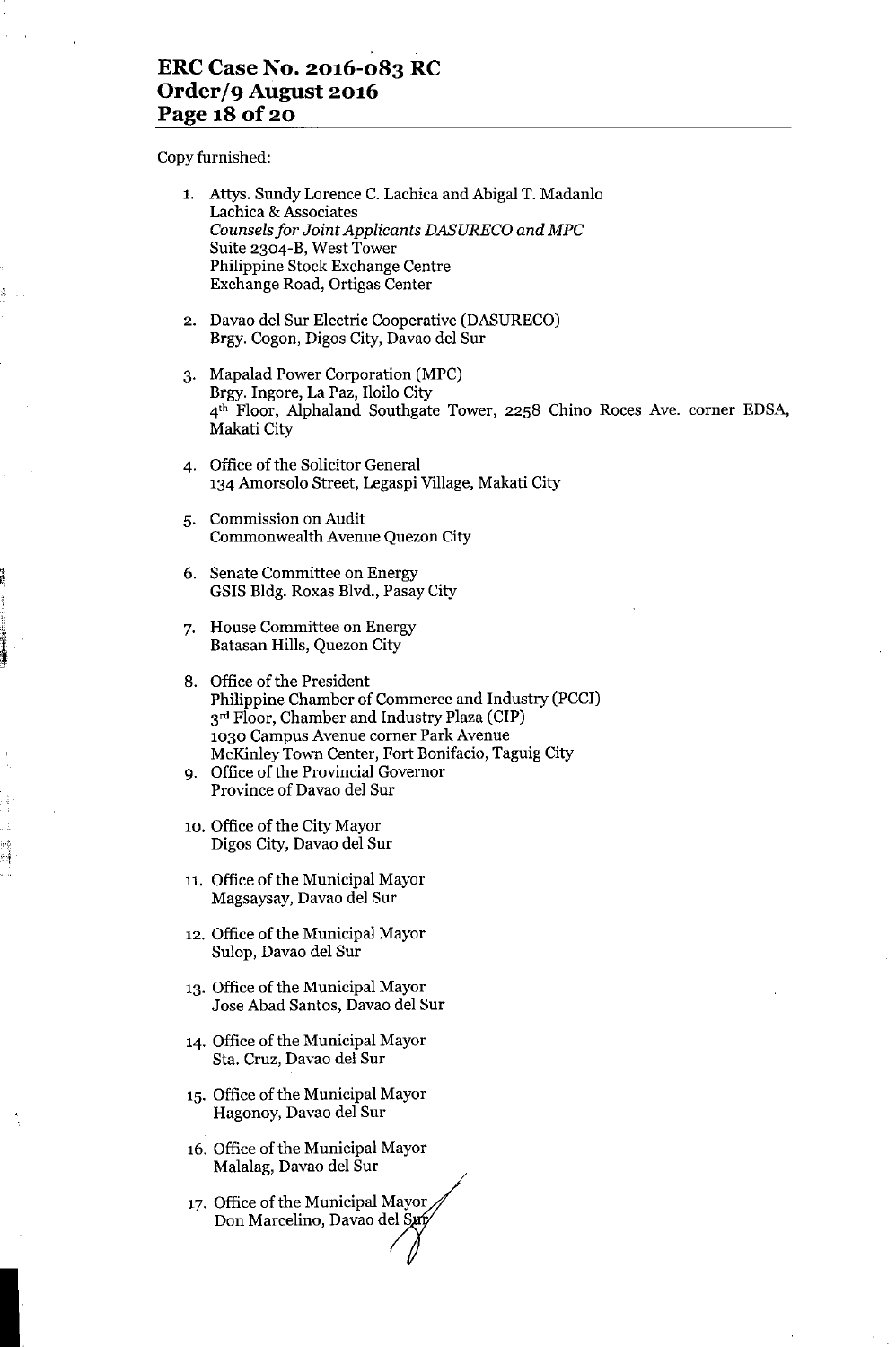# **ERC Case No. 2016-083 RC Order/9 August 2016 Page 19 Of20**

- 18. Office of the Municipal Mayor Bansalan, Davao del Sur
- 19. Office of the Municipal Mayor Padada, Davao del Sur
- 20. Office of the Municipal Mayor Sta. Maria, Davao del Sur
- 21. Office of the Municipal Mayor Sarangani, Davao del Sur
- 22. Office of the Municipal Mayor Matanao, Davao del Sur
- 23. Office of the Municipal Mayor Kiblawan, Davao del Sur
- 24. Office of the Municipal Mayor Malita, Davao del Sur
- 25. Office of the Sangguniang Panlalawigan Province of Davao del Sur
- 26. Office of the Sangguniang Panglungsod Digos City, Davao del Sur
- 27. Office of the Sangguniang Bayan Magsaysay, Davao del Sur
- 28. Office of the Sangguniang Bayan Sulop, Davao del Sur
- 29. Office of the Sangguniang Bayan Jose Abad Santos, Davao del Sur
- 30. Office of the Sangguniang Bayan Sta. Cruz, Davao del Sur
- 31. Office of the Sangguniang Bayan Hagonoy, Davao del Sur
- 32. Office of the Sangguniang Bayan Malalag, Davao del Sur
- 33. Office of the Sangguniang Bayan Don Marcelino, Davao del Sur
- 34. Office of the Sangguniang Bayan Bansalan, Davao del Sur
- 35. Office of the Sangguniang Bayan Padada, Davao del Sur
- 36. Office of the Sangguniang Bayan Sta. Maria, Davao del Sur
- 37. Office of the Sangguniang Bay<br>Sarangani, Davao del Sur